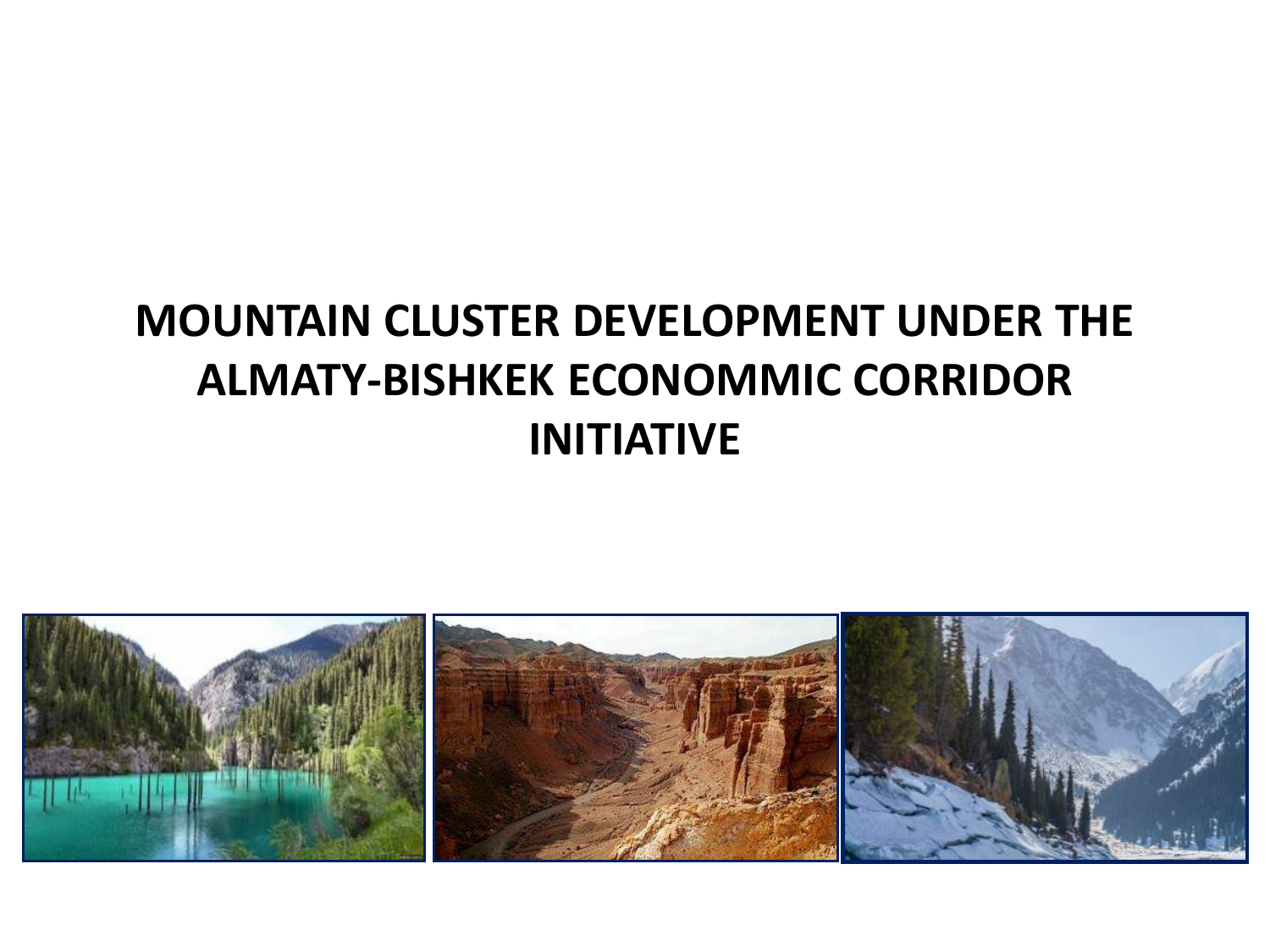*At the joint meeting of the RK Chambers of Parliament, President Nursultan Nazarbaev ordered to develop the Tourism Development Program.*

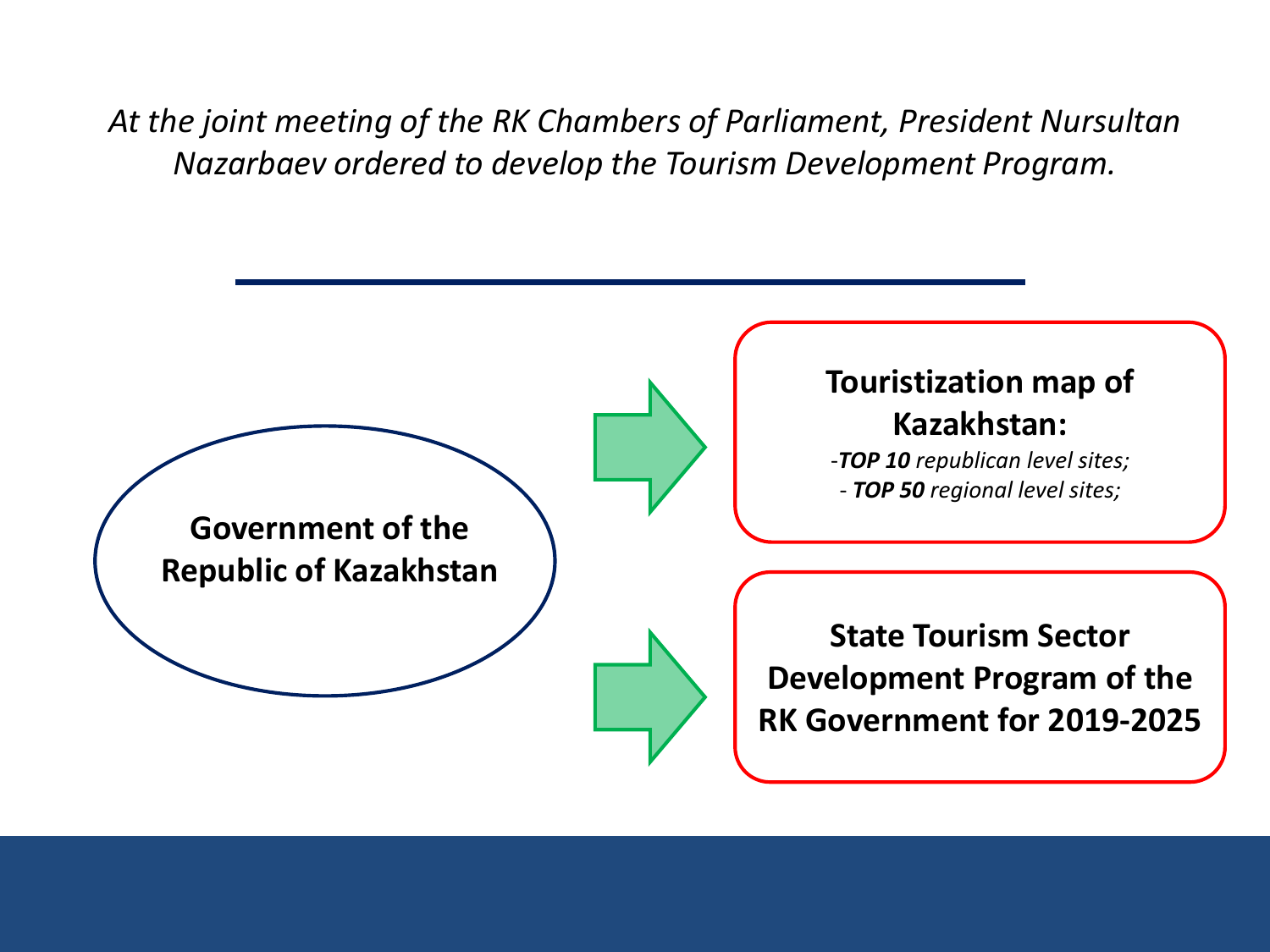# Touristization map of Kazakhstan

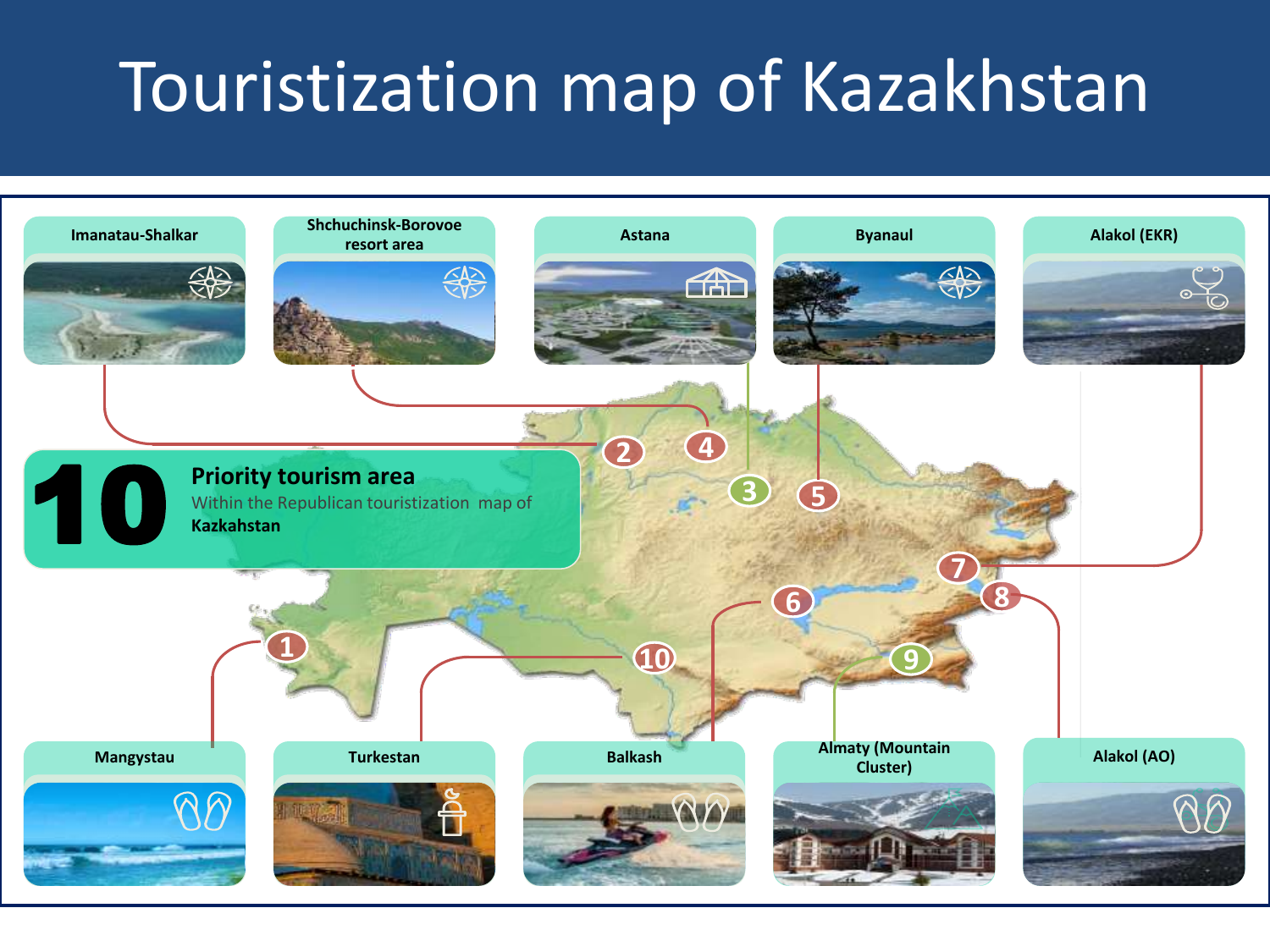### Under the tourism development of Almaty region:

**Master-plan** has been prepared for development of Almaty mountain cluster



**Tourist capacity** – **3.5** mln. people;

A wide choice of **tourist attractions** (about **60** sites);



**Alpine skiing tourism** as the main magnet that generates the main tourist flow.

**Inventory** of Almaty region has been held



Results:

- **162** tourist attraction sites;
- **936** accommodation places;
- **674** food service facilities;
- **1236** other categories;



**Related tourist products** with support services and entertainment:

- •*Gastro-agro;*
- •*Eco-adventure;*
- •*Ethno-culture.*

**To date, all the generated documents have been submitted to the JSC "Kazakh Tourism NC", and will also be used by ADB consultants when developing the master plan.**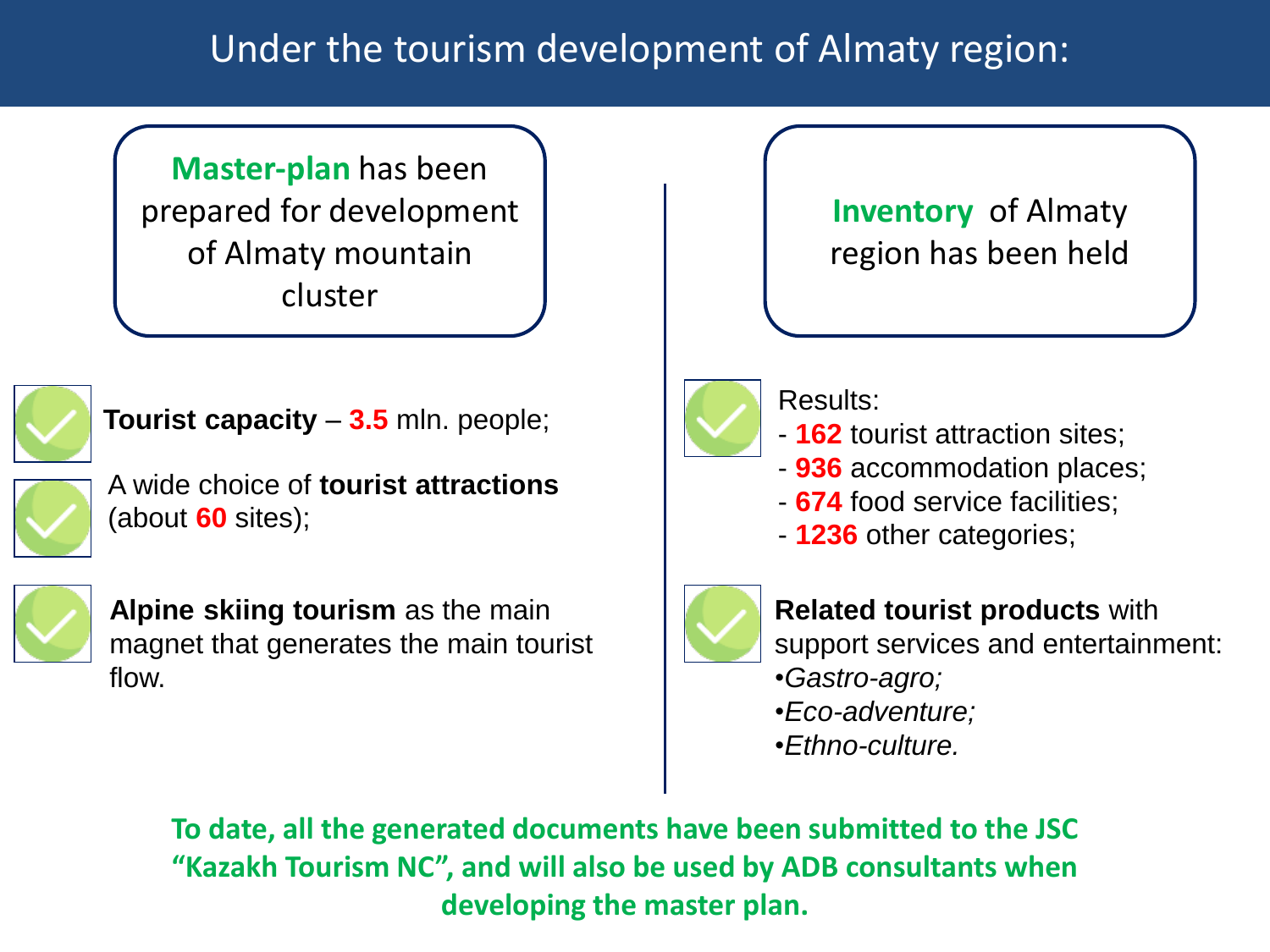# Key competitive advantages Almaty Mountain Cluster

#### **Khan-Tengri Peak**

The most northern seven thousand meter peak with a unique alpine camp and related services

#### **Climate zones diversity**

from eternal ice to deserts (no cluster has such range of climatic zones), climate as a location factor, a resource or a tourist attraction

#### **162 sites and 5 state national natural parks**

Almaty oblast has the highest concentration of the natural, cultural and historical monuments (tourist attraction sites)

The most developed in terms of marketing sightseeing sites are located in the AMC: Kolsai lake, Kaindy, Charyn canyon, Turgen. According to TripAdvisor and Lonely Planet

#### **More than 5.6 mln. Arrivals per year**

Almaty city is a cultural capital and financial center of Kazakhstan, the largest megacity, with high consumption of the tourist services, with the international hub – Almaty city airport

#### **Preparedness for quality tourism products**

according to the results of the inventory, there are many tourism attraction sites ready to receive tourists.

#### **Most prepared business-block**

Tour operators, guides, guides-instructors, transport, catering, event-companies, compared to other regions of Kazakhstan. As well as the close proximity to Central Asian destinations such as Kyrgyzstan, Russia, Uzbekistan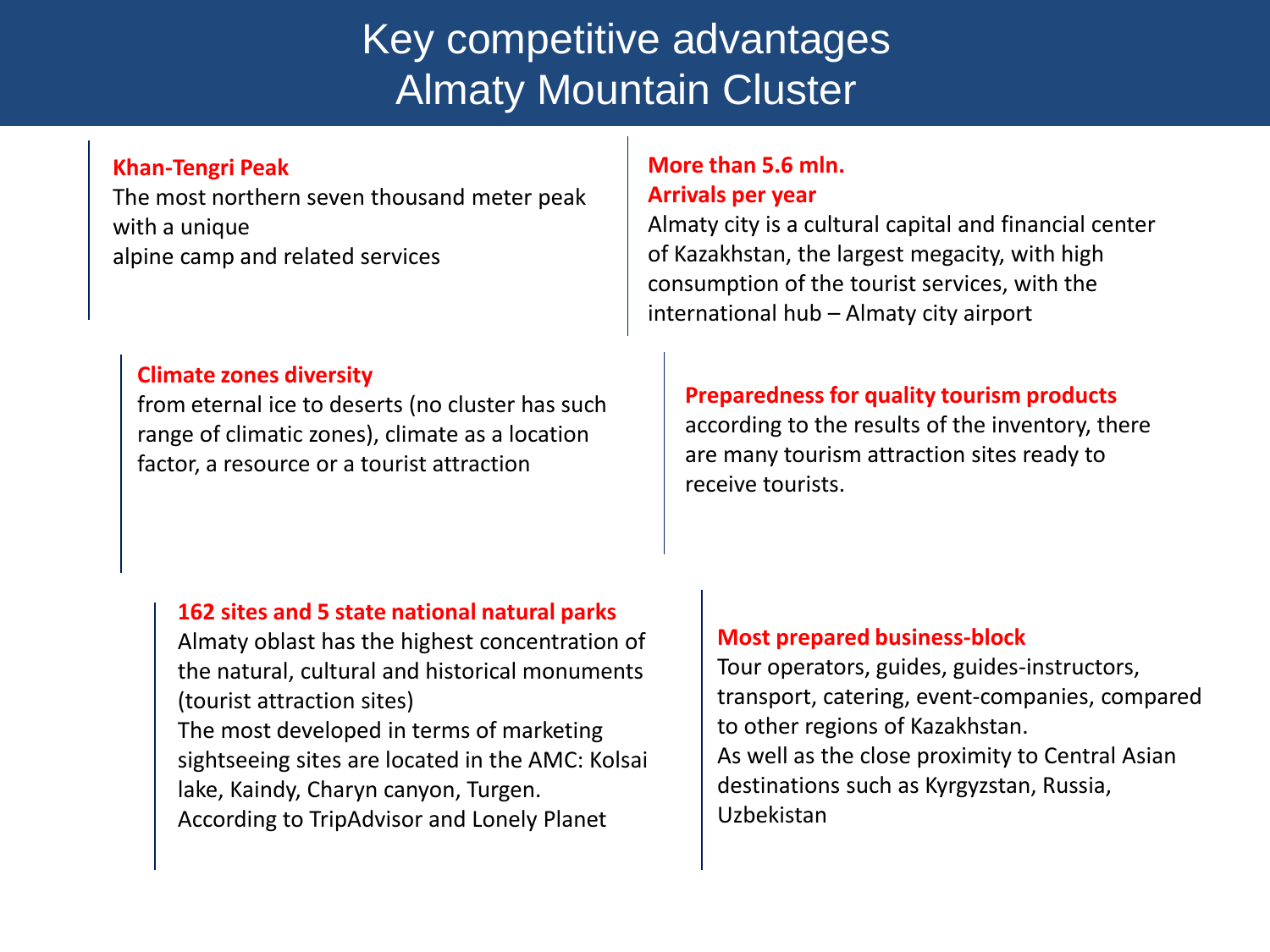# Interaction within ABEC



The project will **increase the tourist flow**, and realize the high potential of the ABEC unified regional tourism as a year-round competitive tourist region.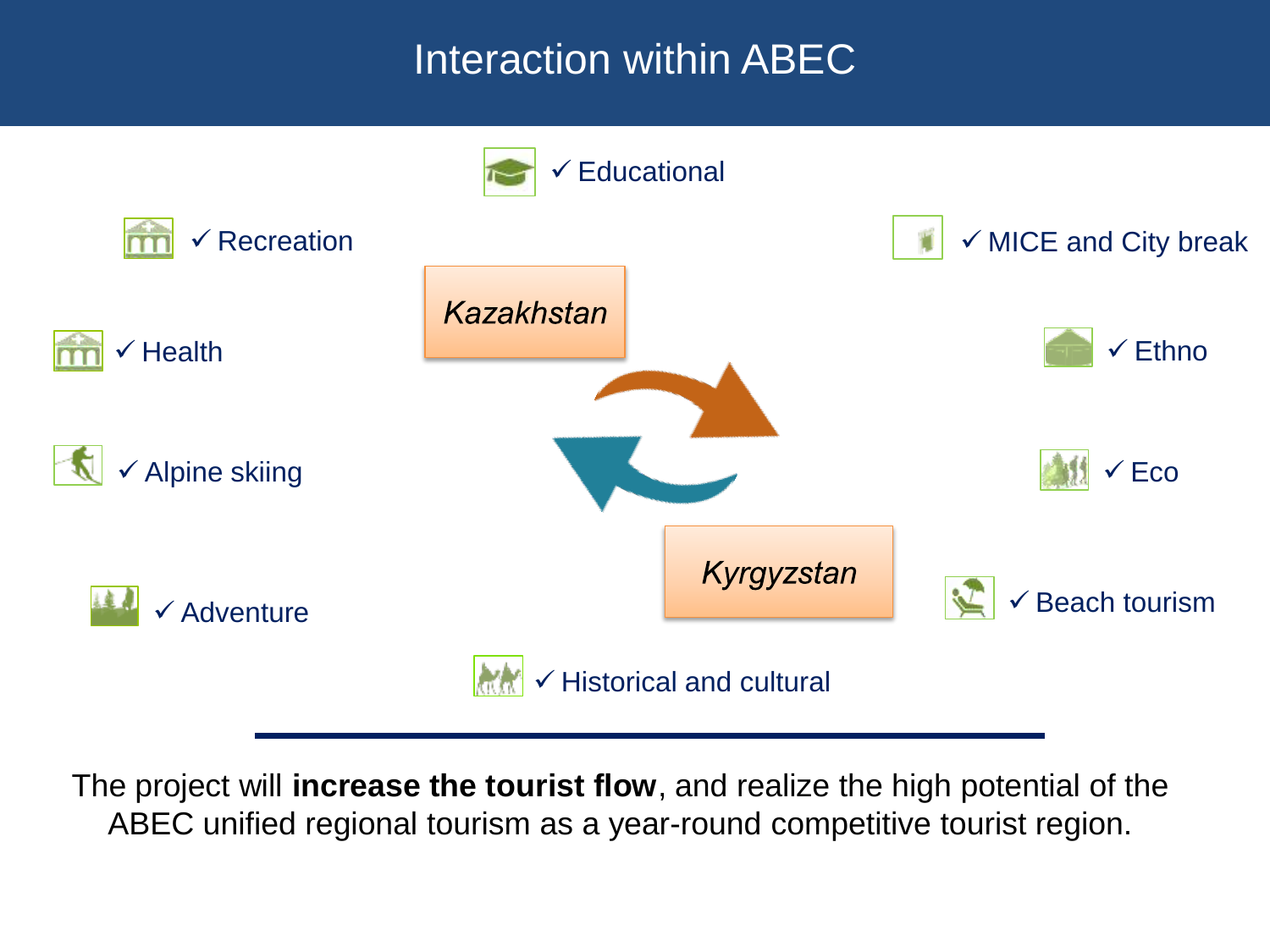- $\ge$  In Almaty region, there are: 5 State National Natural Parks, incl. 3 within ABEC area;
- $\triangleright$  PAs cover about 9% of the total country area (24.7 mln ha);
- $\triangleright$  The total number of visitors of the RK National Parks is 1.3 mln people per year, while in one National Park, the annual number of visitors is 4.3 mln people.

### **Comparison of national parks in terms of the number of visitors**

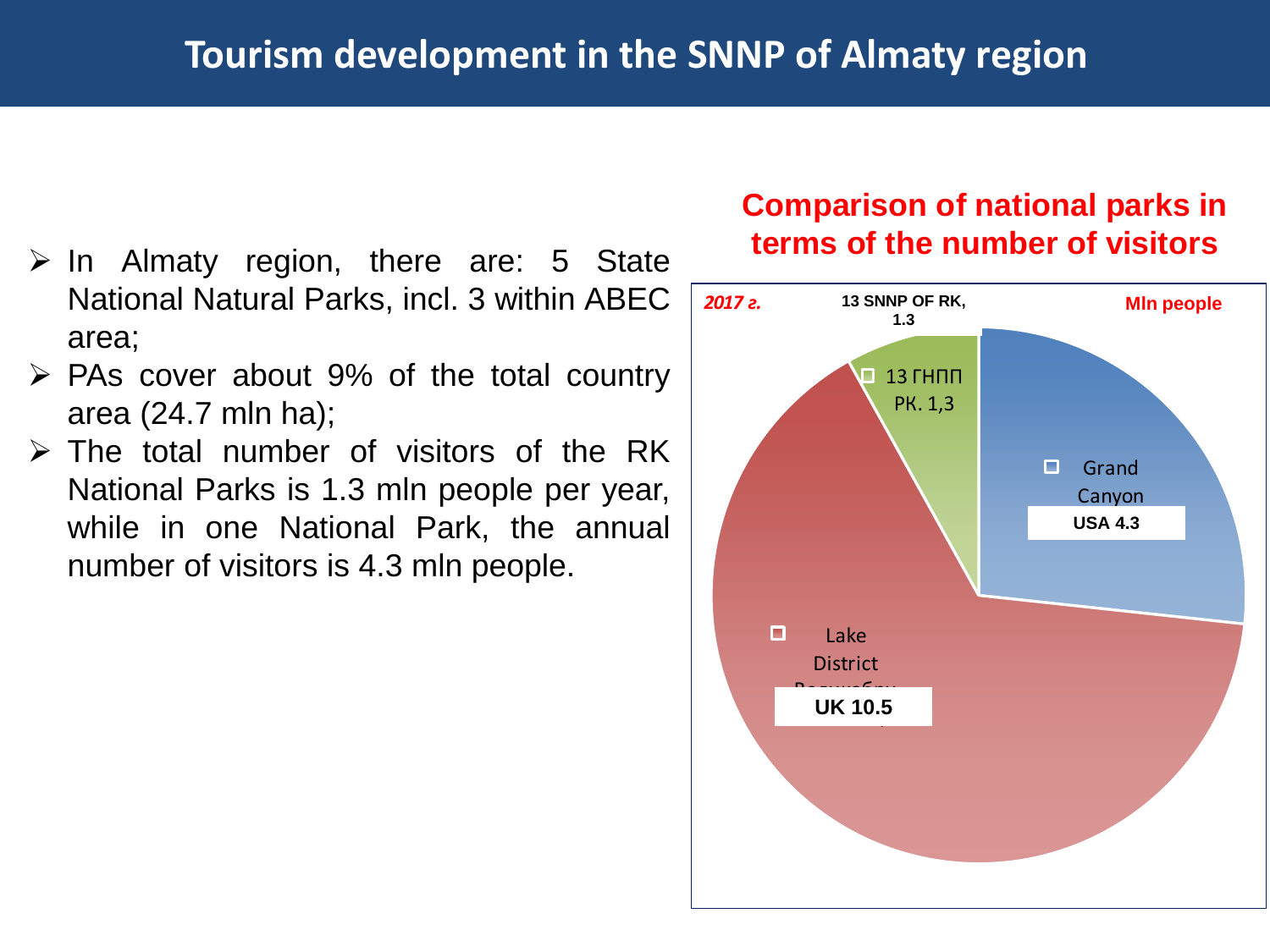### **Modernization the tourism management system in PA**

As part of the State Tourism Development Program, the MCS and the MoA considered implementation of projects to pilot the new protected areas management model in Ile-Alatau and Shalkar-Imantau Pas, based on the international experience, and involving the management companies. The management model will be implemented in the reset of the SNNP on the basis of the pilot project results.

### **International experience in the national parks management**

**Georgia. The National Parks Management Agency has been established** 

**USA. The National parks management was delegated to private companies**

**Australia. EcoPass management system**

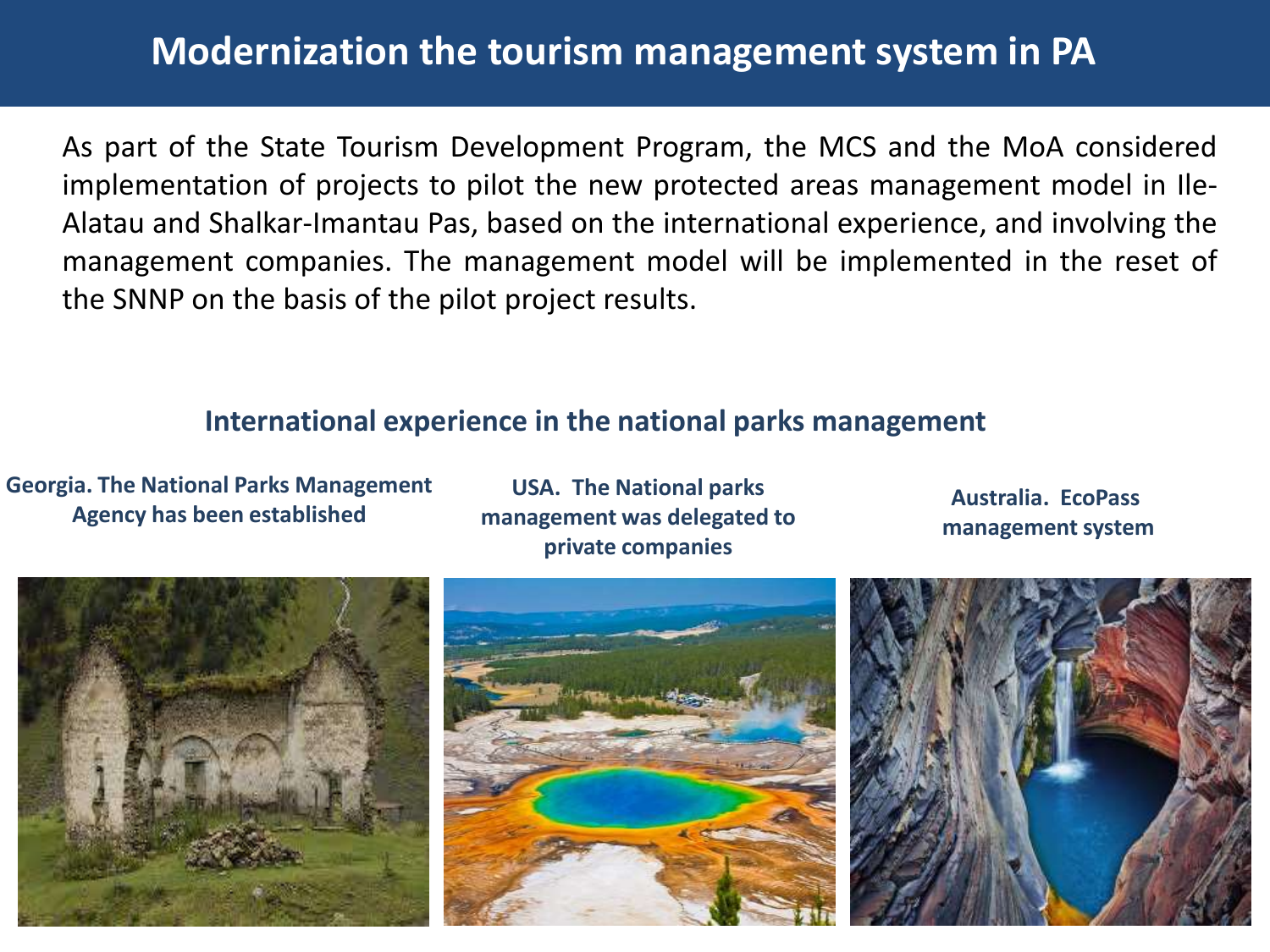## Health Tourism in ABEC

### One of the most promising types of tourism in ABEC – **wellness tourism**

*The region is rich in healing natural factors, there are more than 150 thermal mineral springs with various chemical composition and balneological properties.*



*The project will promote:*

- *health improvement that has high social significance for the region;*
- *Investment opportunities;*
- *Expansion of export markets;*
- *Creation of new jobs;*
- *Strengthening the region's tourist capacity;*
- *Increased geographic coverage.*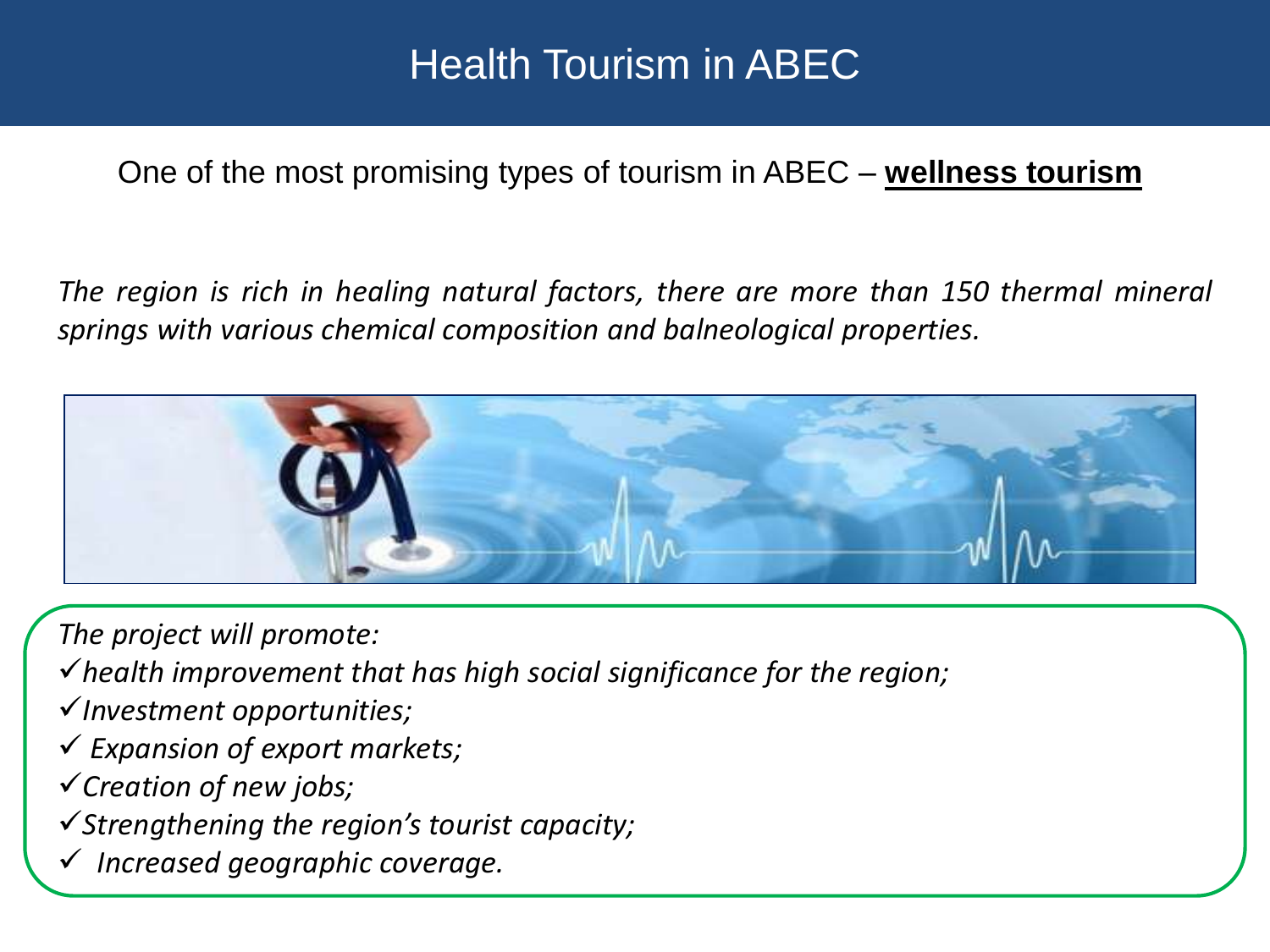# Almaty-Bishkek Economic Corridor



**Joining efforts to implement the project will provide the necessary infrastructure, increase the tourist flow, and strengthen the socioeconomic interaction between two countries.**

**Implementation of the ABEC project will facilitate achieving the national objectives and have positive impact on the tourism development of two countries**

- - *Tourism development;*
	- *Investment attraction;*
	- *Expansion of export markets;*
	- *Increased geographic coverage;*
	- *Cost reduction;*
	- *Improved quality;*
	- *Growing diversity;*
	- *Bilateral trade.*